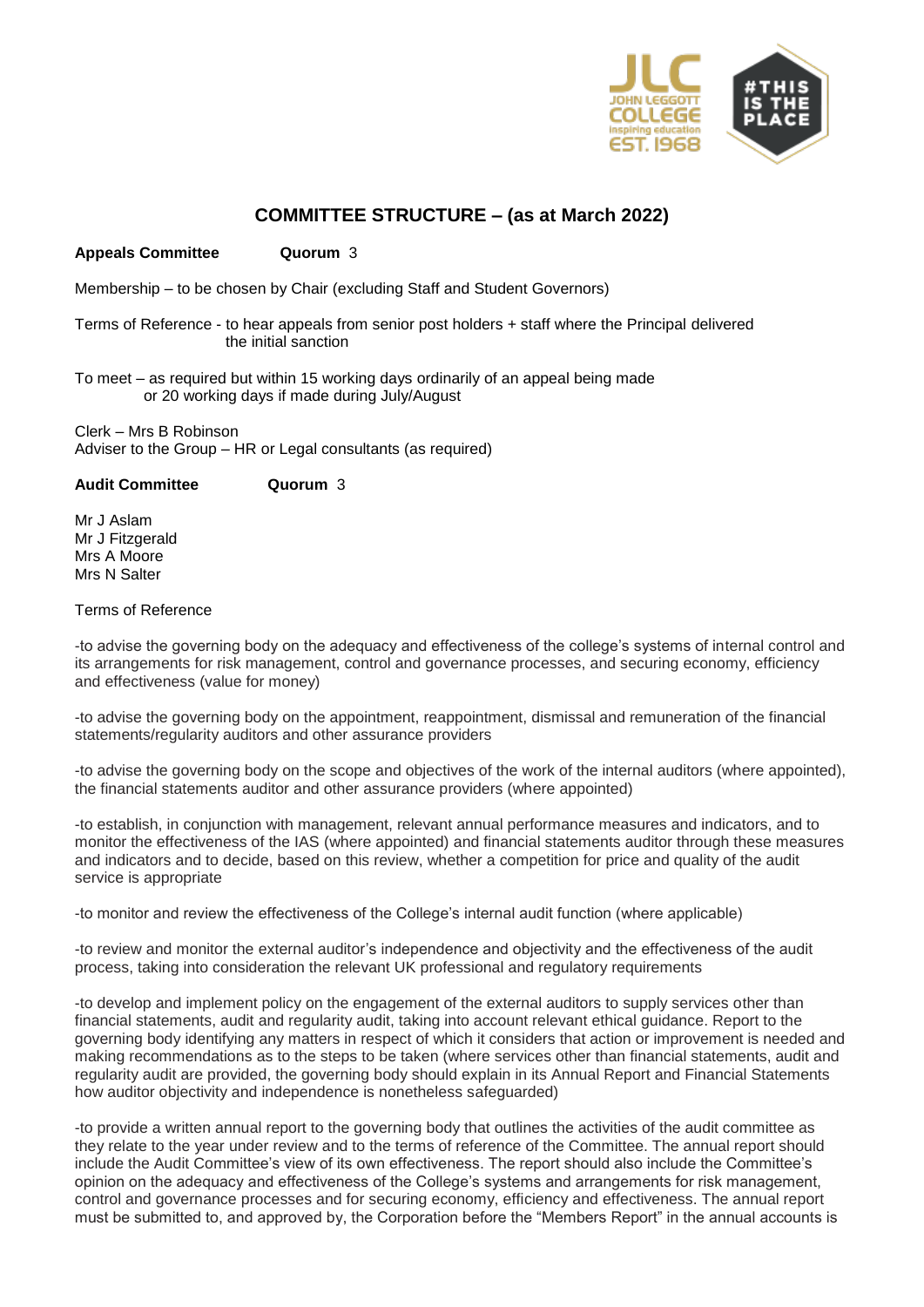signed. A copy of the Audit Committee's annual report must be submitted to the relevant funding provider with the annual accounts.

- to advise the Corporation on control and other issues included in the management letters and reports of the financial statements and regularity auditor, and of any reports submitted by other providers of assurance (including internal audit where applicable) to the Corporation; and management's responses to these

- to monitor, within agreed timescales, the implementation of all audit recommendations

-to monitor & scrutinise FOI/GDPR/Data Protection matters

-to ensure it has overseen the College's policy on fraud and irregularity and ensure that all allegations and instances of fraud and irregularity are proportionately, independently and properly investigated; that outcomes are reported to the Audit Committee; that the external auditors (and internal auditors where appointed) have been informed and that appropriate follow up action has been planned/actioned, and that all significant cases of fraud of suspect fraud or irregularity are reported to the Chief Executive of the appropriate funding body.

- to recommend the annual financial statements to the governing body for approval.

- the right to scrutinise any activity within its terms of reference, which may involve engaging a third party to assist

- the right to access all the information and explanations it considers necessary, from whatever source, to fulfil its remit

-a requirement for the Corporation to appoint a minimum membership of three, a majority of whom must be governors, which must not include the Chair of the Corporation or Principal

-a responsibility for the Corporation, in appointing members, to maintain the committee's independence and objectivity

-a restriction on the committee not to adopt an executive role

To meet – at least termly<br>Chair – Mr Aslam .<br>Clerk – Mrs B Robinson

### **Financial Monitoring Committee**

Mr S Driver Mr A Pascoe Mr P Townsley

Terms of Reference

-to receive and scrutinise cash flow forecasts monthly to be able to provide levels of assurance to Corporation -to monitor financial management aspects of "Accountability Review" and make Corporation (and/or Audit) aware of any amendments to governance arrangements

-to review financial key performance indicators and make recommendations to Corporation

-to aid in the process of quarterly health checks to the Bank as required

-to advise Corporation on the expenditure on a single item in excess of £50,000 where this is funded by the **College** 

-to advise Corporation on the expenditure on a single item in excess of £50,000 where this is funded externally and has not already been approved at the application bidding stage

-to advise Corporation on the awarding of contracts in excess of £50,000 where this is funded by the college -to advise Corporation on the awarding of contracts in excess of £50,000 where this is funded externally and has not already been approved at the application bidding stage

-to monitor the spending of capital monies over £50,000 whether funded externally or by the college -to conduct a post-project evaluation within 2 months of completion of all capital projects with a value over £50,000 including actual expenditure against budget and reconciling funding arrangements where a variance has occurred as well as other issues affecting completion of the project

-to advise Corporation on any proposed new aspect of business or the proposed establishment of a company or joint venture which will require an investment in buildings, resources or staff time

-to receive termly report from Director of Finance & Resources on the adherence of the treasury management policy (within management accounts)

### Mr A Douglas **No delegated Powers**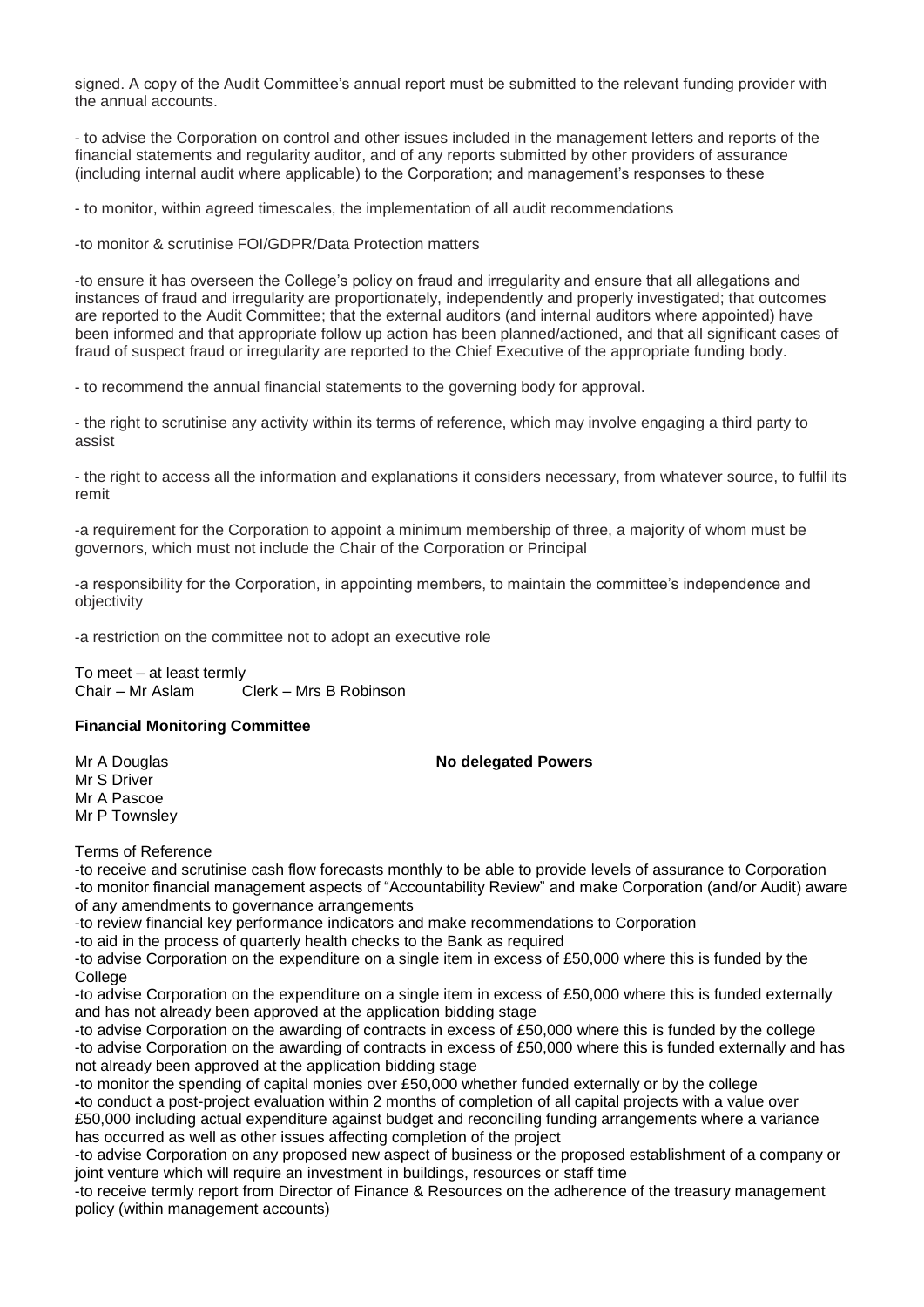-to receive notification of payment of staff loans

- to advise Corporation of any contracts/agreements for off-site collaborative provision (franchising) -to advise Corporation on establishing procedures to deal with any patents accruing to the College from inventions and discoveries made by staff in the course of their research

Where any proposed payments to staff other than designated senior post-holders are within the budget allocated for the purpose by the Corporation:

- severance payments up to the statutory maximum; or
- up to the value of £10,000 including statutory payments and any enhancements
- may be approved by the Principal, in consultation with the Chair of Governors

Any proposed severance payments to staff other than designated senior post-holders in excess of the statutory maximum or £10,000, if that is higher, require consideration by the FMC and approval by the Corporation -to advise Corporation on the purchase, lease or rent of land, buildings or fixed plant

- to receive an annual summary of income and expenditure of international visits

- to monitor the Principal's expenses

To meet – termly Chair – Mr A Douglas Clerk – Mrs B Robinson

# **Human Resources Committee Quorum** 3

Membership – members to be chosen by Chair (excluding Staff and Student Governors)

Terms of Reference - to act as a hearing for disciplinary and capability procedures for senior post holders To meet – as required Clerk – Mrs B Robinson

### **Quality Assurance Committee No delegated powers**

Mr J Fitzgerald Mr A Pascoe Mr P Raistrick Mr P Townsley

& Mr H Darwin, Mrs C Holmes & Mrs Rinaldi to advise

Terms of Reference

- to constantly review quality of provision
- to monitor detail in Self-Assessment Report (SAR) and scrutinise prior to presentation to Corporation
- to validate data presented
- to monitor and scrutinise quality assurance procedures
- to consider value added data
- to scrutinise key performance indicators (KPIs) relating to quality
- to provide governors with assurances that they are:
- (a) tackling the performance issues that need to be dealt with
- (b) aware of the major areas of weakness
- (c) advising on actions being taken to address these
- (d) able to demonstrate impact of the actions taken

To meet – termly

Chair – Mr J Fitzgerald Clerk – Mrs B Robinson

# **Remuneration Committee Quorum** 3

Mr A W Pascoe Mr S Driver Mr P Raistrick

Terms of Reference

- to discuss and recommend to the Corporation the role descriptions of the senior post holders

- to determine the contracts of the senior post holders

- to determine the performance & performance related pay of senior post holders (awarding of the annual cost of living pay increase made to teaching staff to be automatically awarded at the same rate & time to the Principal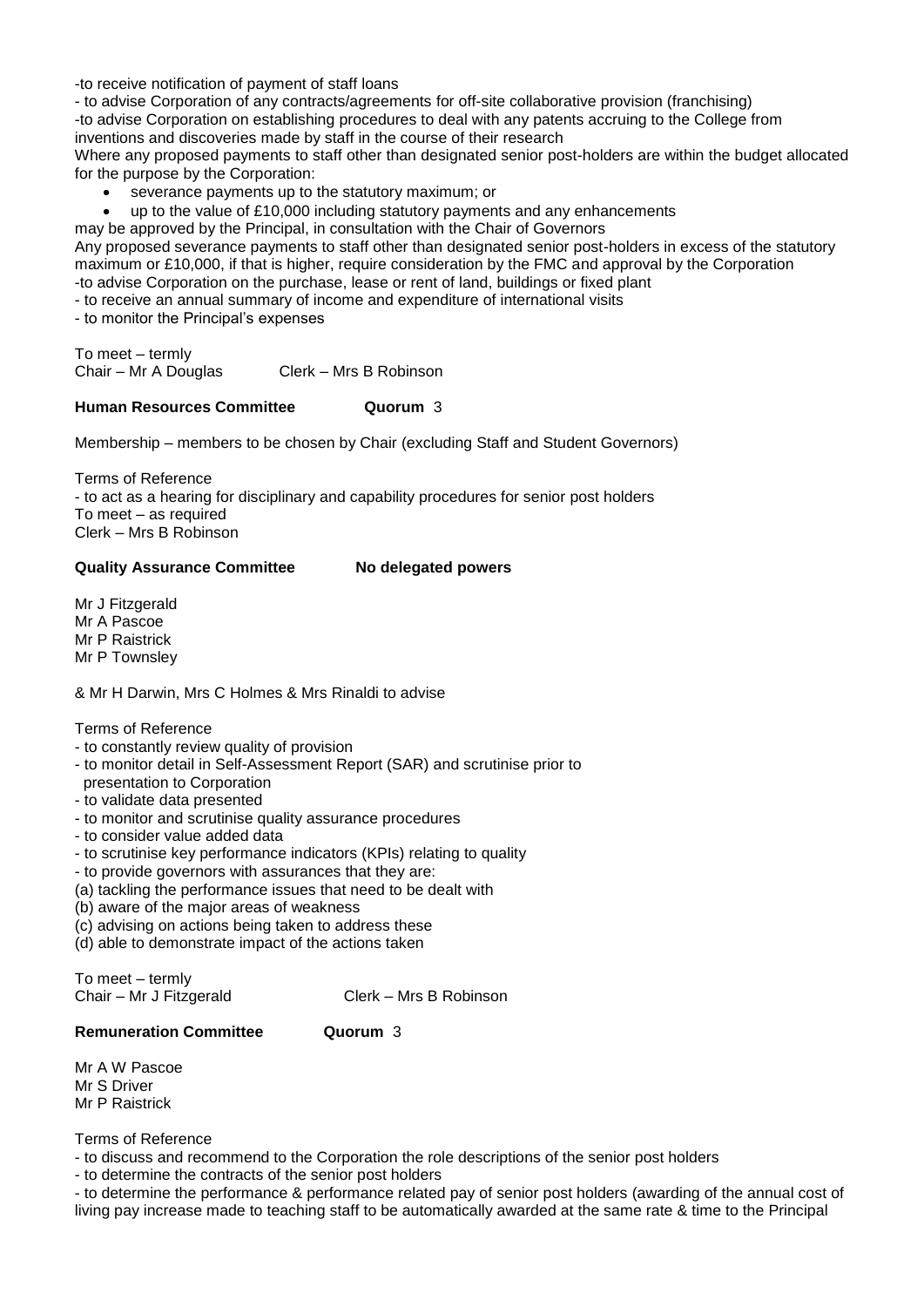and awarding of the annual cost of living pay increase made to support staff to be automatically awarded at the same rate & time to the Director of Governance)

-benchmarking data to be sent directly to members by Director of Finance & Resources -agenda & meeting link to be arranged by Director of Governance -minutes to be taken by a member of committee -SPH not required to attend unless specifically invited

NB – senior post holders include Principal and the Clerk to Corporation/Director of Governance

To meet – annually or as required Chair – Mr A Pascoe Clerk – see above

**Search Committee Cuorum** no delegated powers

Mrs A Moore Mrs S Hotchin Mr J Watkinson **Vacancy**

Terms of Reference:

### **Search**

- To routinely review vacancies as/before they arise and recommend candidates for approval to Corporation
- To be responsible for nominating candidates for approval of Corporation
- to consider and make recommendations on the Corporation's composition and balance in terms of skills, knowledge, equality and diversity
- To undertake review of Succession Planning governors, Chair & Vice Chair
- To undertake Annual Audit of Skills/Knowledge/Diversity of Membership
- To receive Annual report of Governor Attendance
- To review nomination & election process for Student Governors
- To review of Parent & Staff nomination & election process (bi-annually)
- To review Student Leadership Team Constitution
- To review use of Co-opted positions on committees

## **Governance**

- To be responsible to advising governors on best practice in governance arrangements
- To review of governor training & induction programme
- To Review Public Access Policy
- To Review Public Value Statement
- To Review Publishing Arrangements Statement
- To Review Self-Assessment Process of Corporation
- To Review of Instruments & Articles
- To recommend focus & format of Corporation Planning Day
- To be responsible for promoting Planning Days, governor events and other contributions of governors to fully embrace the culture of "Governance with Impact".
- To monitor implementation of FE Good Code of Governance
- To review Standing Orders
- To produce Annual Report of Search Committee (Review of effectiveness of Search Committee)
- To review Code of Conduct
- To monitor implementation of Governance Improvement Plan
- To monitor implementation of Communication & Engagement Strategy
- To advise on best practise in governance arrangements

To meet – termly

Chair – Mrs A Moore Clerk – Mrs B Robinson

**International Committee** – no delegated powers

Mr A Pascoe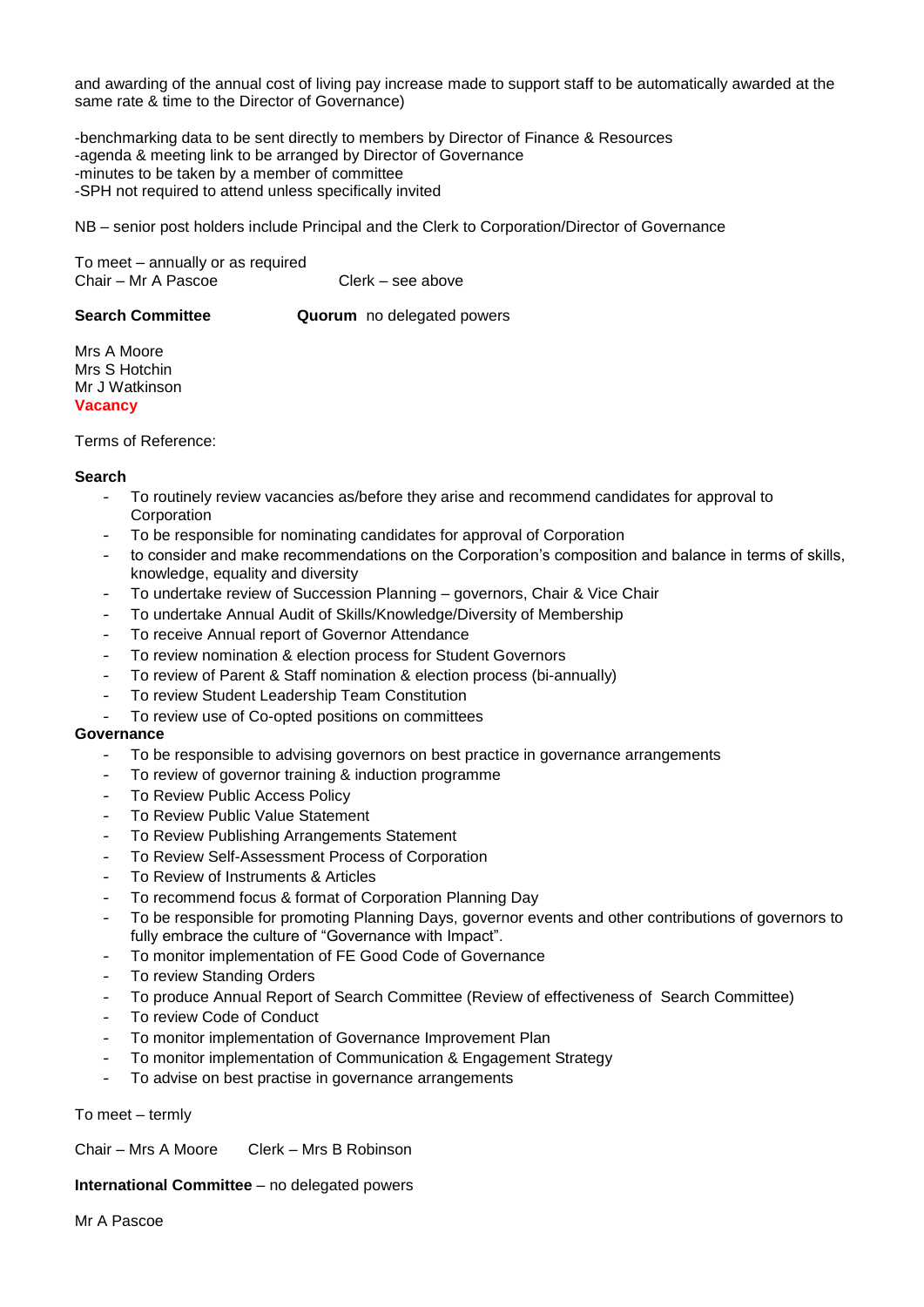Mr L Riley **Vacancy** & to invite other participants as required

- To consider and develop the International Strategy
- To receive recommendations from Financial Monitoring Committee re the budget income and expenses and to consider the value of spend
- To recommend due diligence where appropriate
- To make recommendations to Corporation

To meet – as required

Chair – Mr A Pascoe Clerk – Mrs B Robinson

**Buildings Committee** – delegated powers – yes with some decisions being recommended to full Corporation as members felt appropriate

Mr A Pascoe Mr J Aslam Mr S Driver Mr J Fitzgerald Mrs A Moore

To focus on Building Projects 2021-22 & beyond to include but not limited to:

- (a) Schedule of projects
- (b) Financial Matters
- (c) Timescales & Process
- (d) Outcomes for learners/links to Strategic Development Plan
- (e) Sustainability
- (f) Use of local contractors

NB the Buildings Committee members are authorised to seek expert independent advice to provide further assurance as felt appropriate

To meet – as required and with the ability to waiver 7 days notice

Chair – Mr A Pascoe Clerk – Mrs B Robinson

# **Advance Colleges Trust (ACT) Representatives**

Mr A Pascoe Mr J Fitzgerald Mr P Townsley

- To represent the Corporation at ACT meetings
- To keep governors informed of progress

To meet – as required

Chair – n/a Clerk – n/a

**Appraisal Group** Mr S Driver Mr A Pascoe (Chair) Mrs A Moore

**Chair of Corporation** Mr A Pascoe

**Vice Chair of Corporation** Mr P Townsley